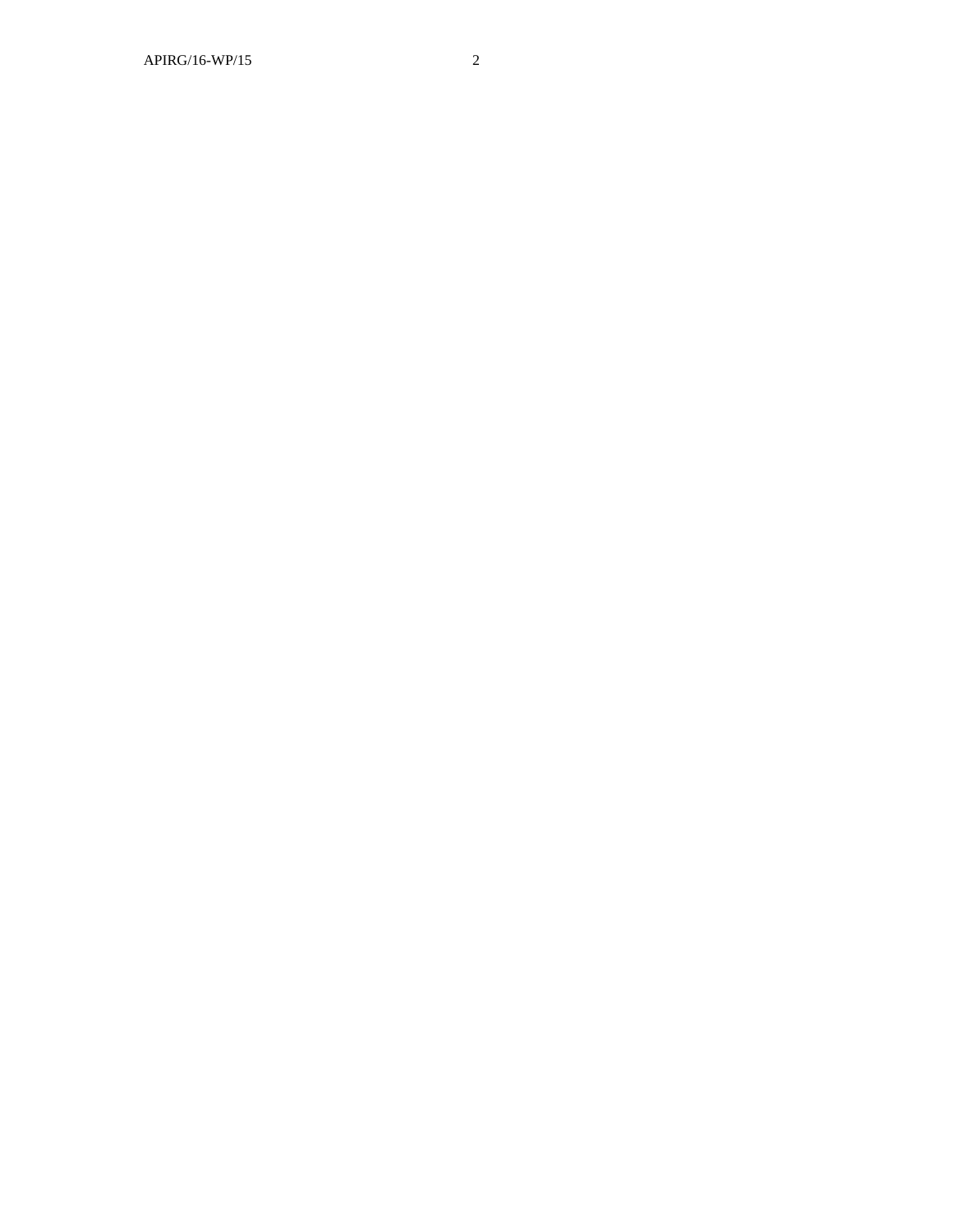## **2.4 Aeronautical Fixed Services**

# **2.4.1 Review of performance and implementation status of the aeronautical fixed telecommunication network (AFTN) in the AFI Region, and identification of deficiencies and remedial action for their elimination.**

2.4.1.1 After recalling that, at its first meeting (CNS/SG/1, Dakar, 7-8 April 2005), very low progress had been noted in the implementation of AFTN circuits since APIRG/14 meeting (Yaounde, Cameroon, 23-27 June 2003), the Sub-group reviewed the implementation status and the performance of the AFTN in the AFI Region, and came to the realization that the critical analysis carried out by CNS/SG/1 was still valid. The overall assessment was as follows:

#### *Circuit availability rates*

2.4.1.2 Statistical data provided to the meeting showed that the recommended minimum availability rate of 97% (AFI/7 Rec. 9/3 refers) was still far from being met by a large number of AFTN circuits.

### *Modulation rates*

2.4.1.3 The requirement for a minimum modulation rate of 1200 bauds was yet to be met for the following AFTN main circuits: Addis-Ababa/Nairobi, Addis Ababa/Niamey, Cairo/Nairobi, Cairo/Tunis and Johannesburg/Nairobi. In addition, the same requirement was also yet to be met for Addis-Ababa/Djeddah (AFI/MID) and Nairobi/Mumbai (AFI/ASI-APAC) interregional circuits, whereas the inter-regional circuit Johannesburg/Ezeiza had been implemented by Argentina and South Africa using CAFSAT network.

### *Transit time statistics*

2.4.1.4 The requirements of 5 minutes maximum for high priority messages and 10 minutes maximum for other messages was being met progressively as circuits were being upgraded. However, in many cases, prohibitive transit times continued to affect the transmission of flight safety related messages (such as flight plans, NOTAMs, etc.)

#### *Implementation specifications*

2.4.1.5 The meeting reviewed the AFI rationalized AFTN current and planned features as prescribed by APIRG/15. These features include the following elements: *category of circuit (main circuit, tributary circuit, station circuit), circuit type (not implemented, landline teletype writer, analogue (LTT/A), landline teletype writer, digital (LTT/D), landline data circuit, analogue (LDD/A), landline data circuit, digital(LDD/D), radio teletype circuit (HF) (RTT), satellite circuit /digital or analogue (SAT/D, SAT/A)), circuit signalling speed circuit protocol (ITU X25), data transfer code (ITA-2 or IA-5), aeronautical network served (AFTN or ATN), implementation target date.* 

2.4.1.6 The meeting discussed the relevance of maintaining ITU X25 circuit protocol as an ICAO standardized bit oriented protocol (BOP) in the AFI Region, and recognized that many States had implemented or had planned to implement frame relay (FR) protocol.

2.4.1.7 After noting that the implementation of IPS in the ATN (ground-ground) was already ongoing in North America and Europe, and that the use of Internet Engineering Task Force (IETF) IPS standards was offering solutions for introducing ATN which were expected to offer greater flexibility in implementing ATN on actual requirements (scalability) and growth potential, the meeting reviewed the available draft version of the revised ATN SARPs and the new ATN/OSI Manual on detailed technical specifications.

2.4.1.8 The meeting agreed that AFI States should be encouraged to consider implementing ATN/IPS Standards (even if they are not yet formally adopted by ICAO) in order to avoid, to the maximum extent possible, interoperability difficulties with an ATN/OSI system; and accordingly requested the Secretariat to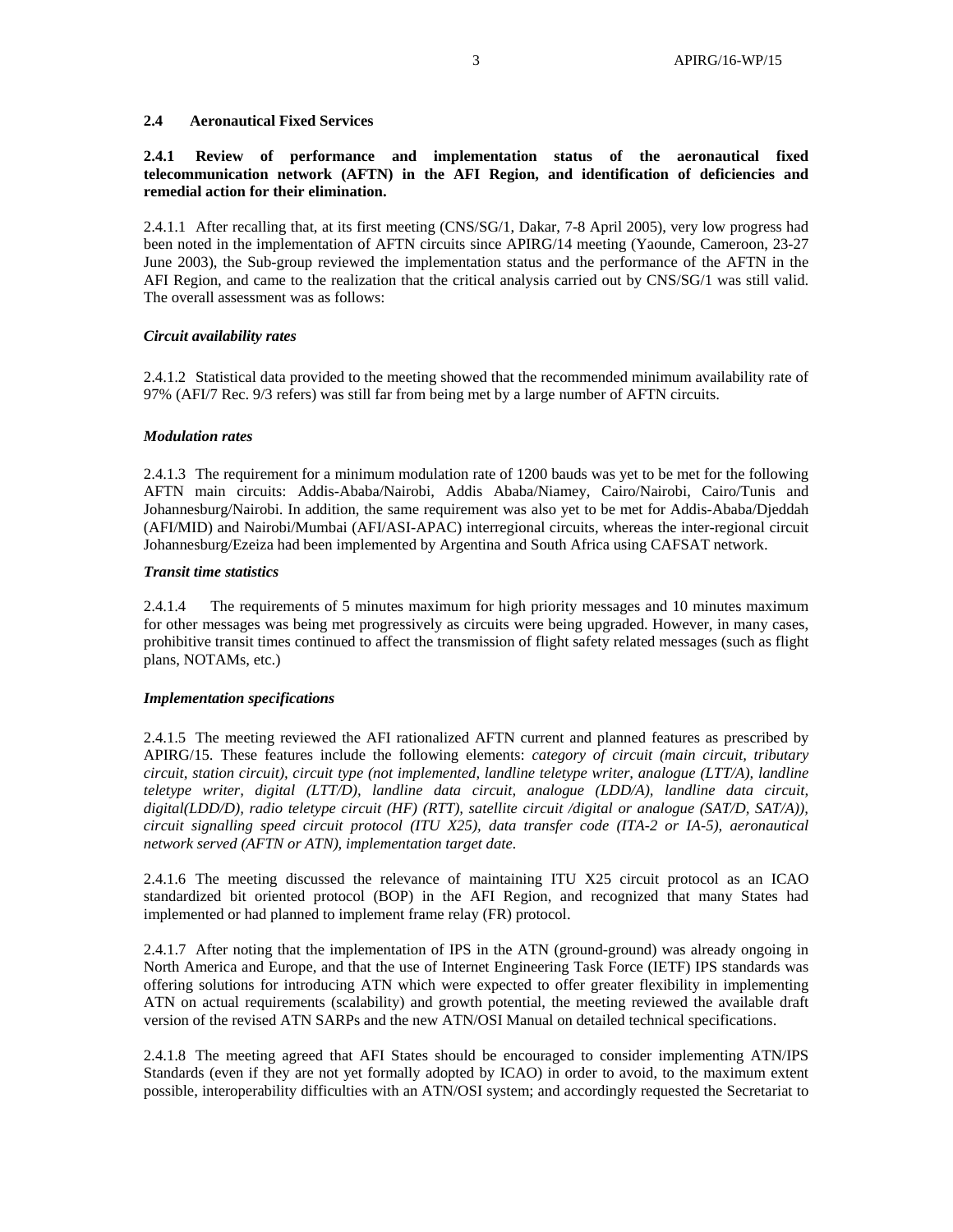inform AFI States on these developments, should they wish to redirect their investments in implementing ATN towards the IPS based ATN.

2.4.1.9 In view of the above, the meeting formulated the following draft Conclusions:

**Draft Conclusion 02/01: AFTN implementation specifications** 

**That:** 

- **a) AFI AFTN specifications prescribed by APIRG/15 be amended to reflect emerging technologies and new communication bit-oriented protocols; and**
- **b) the further use of X.25 protocol should be discouraged in the AFI Region.**

**Draft Conclusion 02/02:** Implementation of ATN/IPS (TCP/IP)

**That, AFI States should implement ATN/IPS\* (TCP/IP) Standards to the maximum extent possible, in order to avoid interoperability difficulties with an ATN/OSI system,** 

### **Identification of deficiencies**

2.4.1.10 The meeting reviewed the list of deficiencies affecting AFTN circuits as updated by the secretariat

based on available data. These deficiencies included AFI ANP unimplemented requirements and low

performance circuits in terms of availability/stability and transmission speed (namely for main circuits).

#### **Use of VSAT technology**

2.4.1.11 The meeting noted that a number of AFI States were considering the use of the implemented or emerging VSAT networks (AFISNET, SADC/2, CAFSAT, and NAFISAT) to solve the current deficiencies affecting the implementation of ANP requirements for AFTN links. In this connection, the meeting was presented with progress reports on the development of SADC/2 and VSAT NAFISAT networks, which were expected to be implemented by the end of September 2007. The development of domestic VSAT networks in Angola, the Democratic Republic of the Congo and Kenya were noted. The following draft Conclusion was formulated:

### **Draft Conclusion 02/03: Implementation/Interconnection of SADC/2, NAFISAT and AFISNET VSAT Networks**

**That States and Organizations concerned facilitate the implementation and interconnection of SADC/2, NAFISAT and AFISNET VSAT networks by September 2007, in compliance with the project plan in order to:** 

- **a) increase AFS (AFTN and ATS/DS) connectivity and efficiency, thus improving flight coordination and management in the AFI Region; and**
- **b) facilitate the timely implementation of AFI RVSM Programme.**

#### **Missing flight plans**

2.4.1.12 The meeting took cognizance of draft Conclusion 9/10 of the Ninth Meeting of APIRG ATS/SAR/AIS Sub-group concerning the conduct of a regional survey on missing flight plans in the AFI Region, a safety-related issue, and recommended that AFTN aspects be also investigated during the projected survey to determine the possible impact of AFTN performance on flight plan unavailability within the Region. The following draft Conclusion was therefore formulated: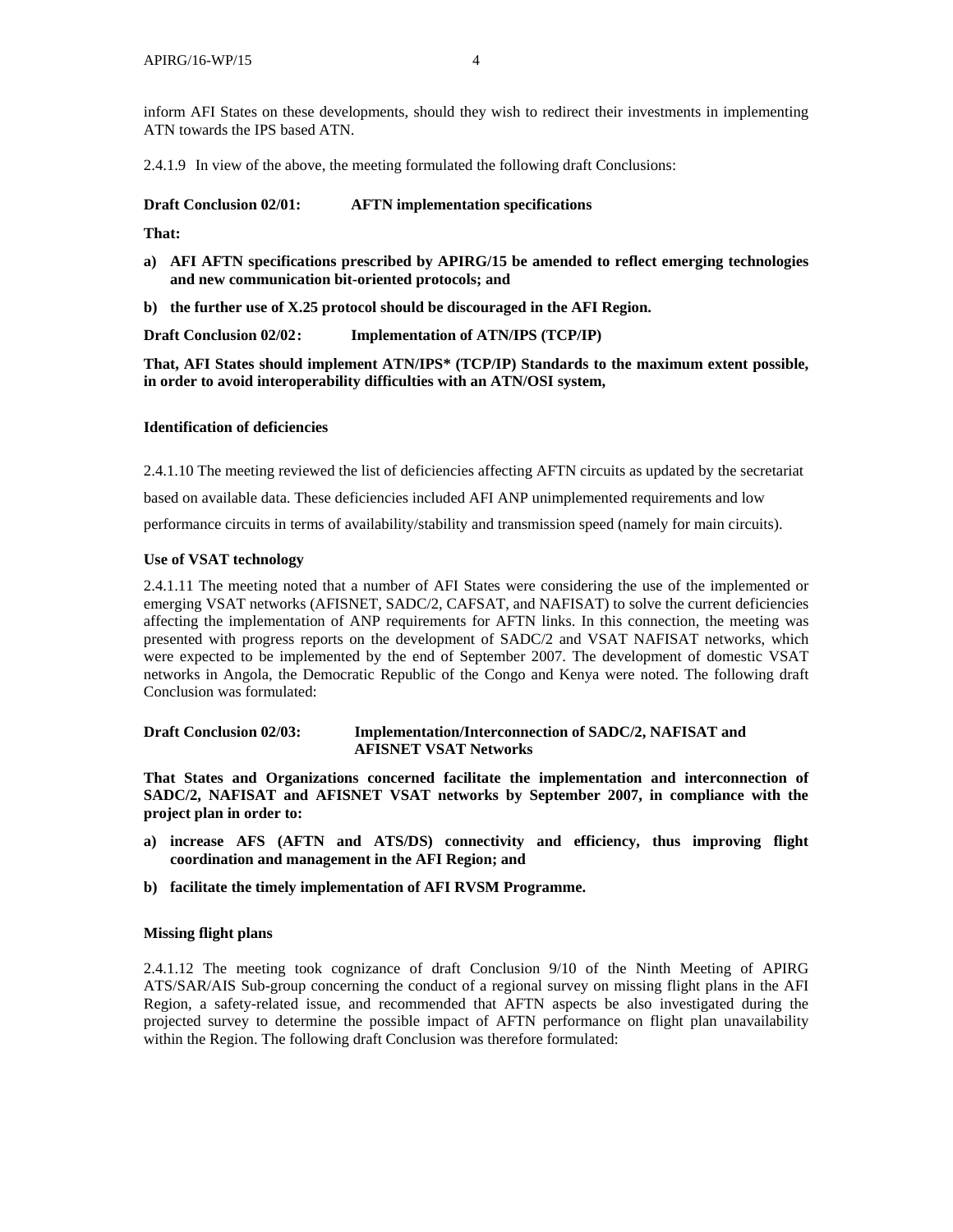### **Draft Conclusion 02/04: Survey on missing flight plans**

**That the ICAO Regional Offices (Dakar and Nairobi) carry out the necessary coordination to ensure that AFTN technical and operational aspects are included in the survey relating to missing flight plans to be conducted in the AFI Region in furtherance to ATS/SAR/AIS/SG/9 Conclusion 9/10.** 

### *Note: The survey on missing flight plans was expected to be conducted no later than 1 August 2007.*

#### **Guidelines for VSAT networks**

2.4.1.13 The meeting recalled ICAO work on the harmonization of implementation activities relating to the use of VSAT networks. It noted that, as part of thereof and following Conclusion 5/17 of the ALLPIRG/5 Meeting, some guidelines on performance of VSAT networks had been prepared to establish a basis for planning and basic system design of such networks in support of aeronautical ground-ground communications. It also noted that the possibility of extending the notion of required communication performance (RCP) to ground-ground communications was being investigated and that, if proved feasible, the provisions to be developed would further facilitate the implementation of the aeronautical communications infrastructure on the required end-to-end performance. The following draft Conclusion was formulated:

### **Draft Conclusion 02/05: Guidelines for VSAT networks**

**That States make use of the guidelines for the performance of VSAT networks provided in Appendix 4A** *to the report***.**

### **2.4.2 Review of the performance and implementation of ATS/DS plan, identification of deficiencies and remedial action**

2.4.2.1 After recalling that, at its first meeting (CNS/SG/1, Dakar, 7-8 April 2005), very low progress had been noted in the implementation of ATS/DS circuits since APIRG/14 meeting (Yaounde, Cameroon, 23- 27 June 2003), the Sub-group reviewed the implementation status and the performance of ATS/DS in the AFI Region. The list of ATS/DS deficiencies reviewed by CNS/SG/2 included AFI ANP unimplemented requirements and low performance circuits in terms of availability and stability.

2.4.2.2 As indicated in Paragraph 2.4.1.13 above, the meeting noted that a number of AFI States were considering the use of the implemented or emerging VSAT networks (AFISNET, SADC1/2, CAFSAT, and NAFISAT) to solve the current deficiencies affecting the implementation of ANP requirements for ATS/DS links. The new VSAT networks (SADC/2 and NAFISAT) were expected to be implemented by the end of September 2007.

2.4.2.3 ASECNA and ATNS (South Africa) provided the meeting with updated information concerning these networks. Concerning AFISNET, the meeting noted that a technical evaluation of this network was conducted by ICAO through a special implementation project (SIP) in 2006, the recommendations of which will be analyzed by the established Satellite Network Management Committee (SNMC). The meeting was also informed of the implementation of a VSAT network in the Democratic Republic of the Congo, using Intelsat Satellite IS 10.02 located at 359 degrees East.

2.4.2.4 After its discussions under this Agenda item, the meeting formulated the following draft Conclusions:

### **Draft Conclusion 02/06: Implementation of ATS/DS link Accra/Luanda**

**That Angola, Ghana and ATNS (South Africa) take the necessary steps to implement Accra/Luanda ATS/DS circuit through interconnection between AFISNET and SADC/2 networks.**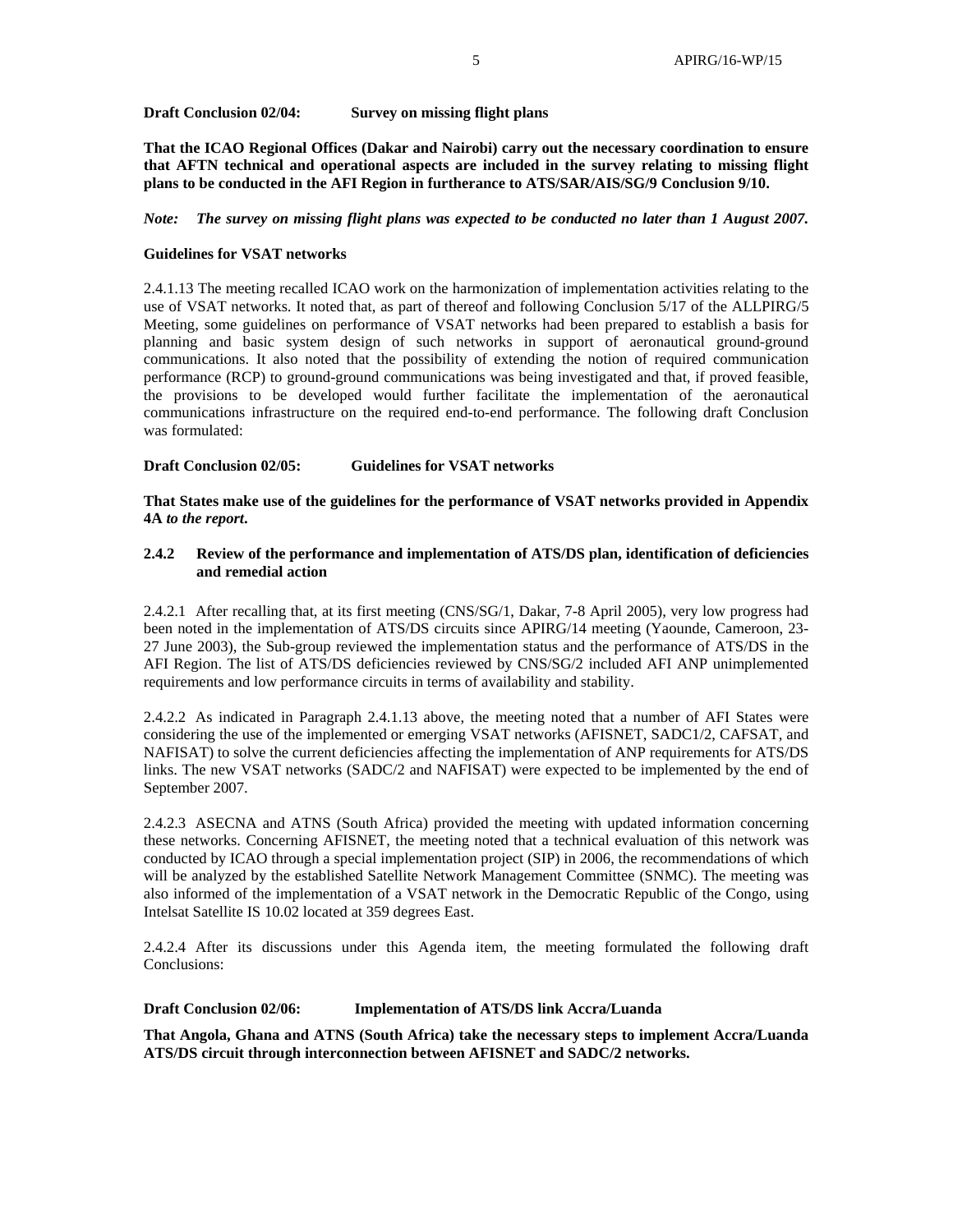| <b>Draft Conclusion 02/07:</b> | <b>Implementation of Las Palmas/Nouadhibou and Las</b> |
|--------------------------------|--------------------------------------------------------|
|                                | <b>Palmas/Nouakchott ATS/DS links</b>                  |

**That Spain (AENA) and Mauritania (ASECNA) expedite the implementation of ATS/DS links between Las Palmas and Nouakchott and between Las Palmas and Nouadhibou by 30 June 2007 in compliance with the project plan.** 

**Draft Conclusion 02/08: Implementation of ATS/DS link Bangui/Gbadolite** 

**That Central African Republic (ASECNA) and Democratic Republic of The Congo explore the possibility of implementing a VSAT link between Bangui and Gbadolite, by interconnecting the existing infrastructure.** 

| <b>Draft Conclusion 02/09:</b> | <b>Implementation of ATS/DS links Banjul/Conakry and</b> |
|--------------------------------|----------------------------------------------------------|
|                                | <b>Bissau/Conakry</b>                                    |

**That The Gambia, Guinea (Roberts FIR) and Bissau Guinea (ASECNA) expedite the implementation of the ATS/DS links Banjul/Conakry and Bissau/Conakry.** 

### **2.4.3 Aeronautical mobile service (AMS)**

**Review of the implementation and performance of the Aeronautical Mobile Service in the AFI Region, identification of deficiencies and remedial action for their elimination** 

### *VHF communications*

2.4.3.1 The meeting recalled that, in accordance with AFI/7 Rec. 5/12, VHF coverage was required along all ATS routes, and that remote VHF stations should be used where necessary. It also recalled that, at its first meeting (CNS/SG/1), significant progress was noted in the implementation of extended VHF radio coverage using remote stations throughout the AFI Region. After recalling that CNS/SG/1 Meeting identified Luanda and Tripoli FIRs as areas where VHF coverage was critically needed, the Sub-group noted on-going projects aimed at gradually improving the quality of radio communications within Luanda FIR, and the implementation by Kenya of a full VHF coverage of the Nairobi FIR.

2.4.3.2 The meeting was presented with the experience gained by ASECNA in implementing, maintaining and monitoring its twenty eight (28) remote VHF stations throughout the AFI Region, including VHF surveys. It also noted ASECNA plans to improve VHF coverage along its managed ATS routes within Antananarivo, Brazzaville, Dakar, Niamey and N'djamena FIRs. The need for close cooperation between air navigation service providers (ANSPs) at FIR boundaries was emphasized. Such cooperation should include issues such as coordination of frequency assignment, conduct of surveys, interference monitoring.

2.4.3.3 The meeting welcomed IATA's VHF coverage surveys to be conducted in the AFI Region in every 18 months, starting from 3 to 23 September 2007, and called upon States to cooperate and provide their support to the intended surveys.

2.4.3.4 The meeting therefore formulated the following draft conclusions and decision:

# **Draft Conclusion 02/10: Need for cooperation between neighbouring States in implementing VHF radio coverage extension**

**That AFI States and Air Navigation Service Providers cooperate in addressing all aspects related to the implementation of VHF coverage facilities at FIR/airspace boundaries, including regulatory, environmental and maintenance aspects, in compliance with AFI/7 Recommendation 5/12c and APIRG Conclusion 12/16.**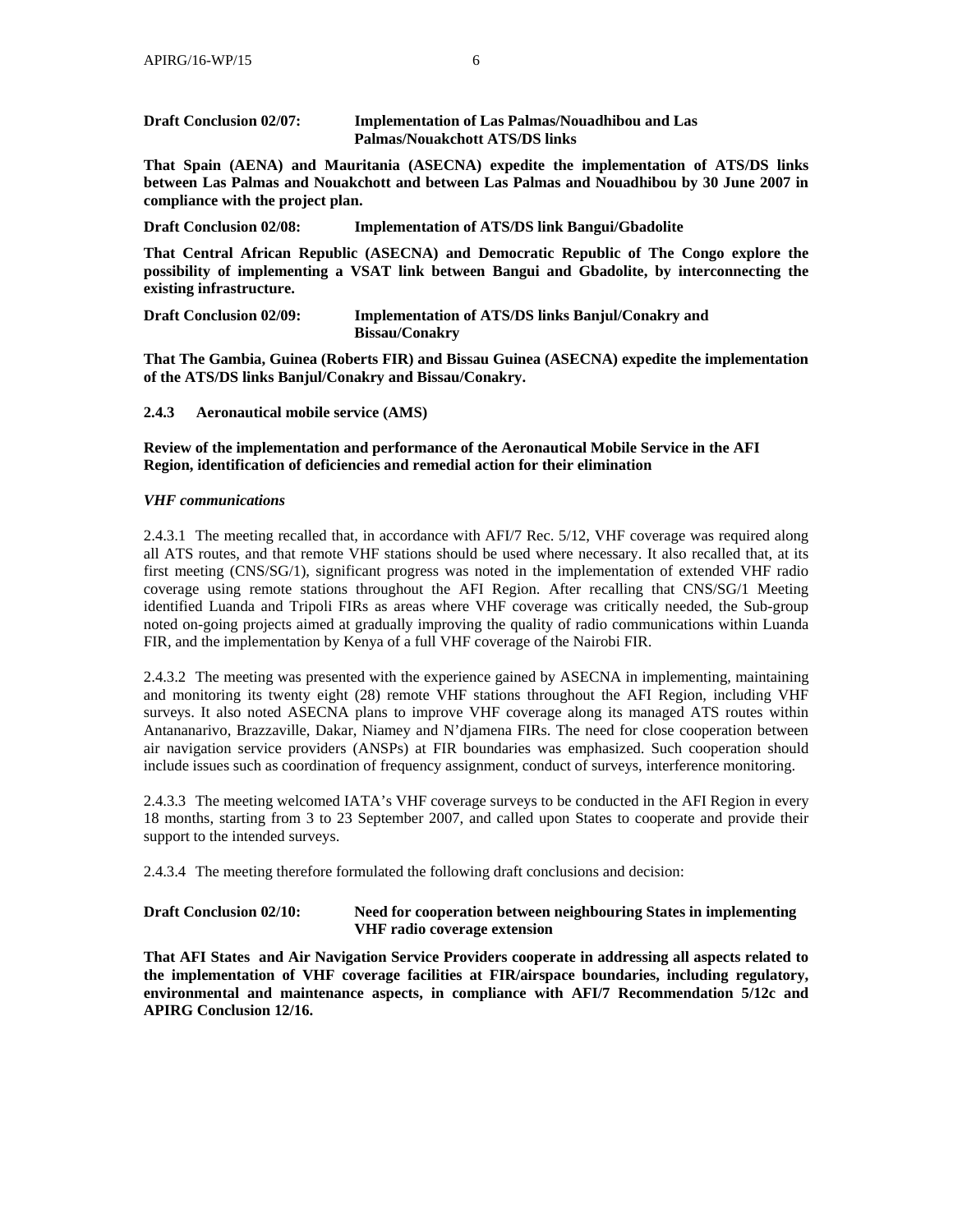**Draft Decision 02/11: Survey on AMS VHF coverage** 

**That the ICAO Regional Offices (Dakar and Nairobi) coordinate the conduct of a regional survey on AMS/VHF coverage by States and Organizations in order to ascertain that VHF frequencies are free of harmful interference and to initiate remedial action with States concerned as necessary. The form shown at Appendix 4B** *to the report* **should be used in this connection.** 

**Draft Conclusion 02/12: States participation in IATA VHF coverage surveys** 

**That States cooperate and provide their support to VHF coverage surveys to be carried out by IATA in the AFI Region, initially in every 18 months.** 

*Note: The first IATA VHF survey was scheduled from 3 to 23 September 2007.* 

#### *HF communications*

2.4.3.5 The meeting recognized the need for retaining reliable HF voice communications facilities, taking into consideration the impossibility to ensure total VHF coverage in some areas such as oceanic areas and remote continental areas.

#### **2.5 Aeronautical Radio Navigation Service**

### **2.5.1 Review of the implementation status and performance of the aeronautical radio navigation service, and identification of deficiencies and remedial action.**

2.5.1.1 The meeting reviewed the current status of the aeronautical radio navigation service (ARNS) in the AFI Region and related deficiencies as reported by APIRG/15 and updated by the Secretariat based on mission reports and information received from States. It noted that a great number of navigational aids required in the AFI Air Navigation Plan (ANP) had not yet been implemented, whereas some installed facilities were to be repaired. States concerned with ARNS deficiencies were prompted to implement the corrective measures that have to be taken.

# **2.5.2 Follow-up of APIRG/15 Conclusions on GNSS implementation**

2.5.2.1 The meeting was informed that the ANC reviewed the report of the fifteenth meeting of the Africa-Indian Ocean (AFI) Planning and Implementation Regional Group (APIRG/15), held in Nairobi, Kenya, from 26 to 30 September 2005. With regard to GNSS implementation matters discussed under Agenda Item 4.2, the ANC noted the opposition of the International Air Transport Association (IATA) to the implementation of a satellite-based augmentation system (SBAS) in the AFI region, known as the Interregional SBAS over AFI (ISA), and the lack of consensus among States, and accordingly instructed the Secretariat to prepare documentation on this subject. Documentation prepared by the Secretariat was reviewed by the Commission. The meeting also noted the outcome of the AFI Interregional SBAS Potential Investors Workshop which was held in Cairo, Egypt from 14 to 15 February 2006, as a follow up to APIRG Conclusion 15/19.

# **Review of available options**

 $\overline{a}$ 

2.5.2.3 The meeting was informed that, mindful of the recommendation in ICAO Doc 9849, Paragraph 1.5.2<sup>1</sup>, and taking into account the results of several studies addressing cost-benefit considerations in connection with SBAS implementation in the AFI Region, the ANC considered the following options:

a) Delaying consideration of the ISA until further cost-benefit analysis in coordination with users demonstrates a conclusive need. This option would have the additional advantage that it would benefit from operational experience with the EGNOS system and associated aircraft equipment and procedures that would be gained in the EUR region (the primary service area of EGNOS). This option would result

<sup>1</sup> *GNSS Manual (Paragraph 1.5.2) suggests that, if the cost-benefit analysis conducted as a part of the introduction of a GNSS augmentation system is not conclusive, or is not positive for one of the participants, service providers, regulatory authorities and users should examine the various available options to find the best solution.*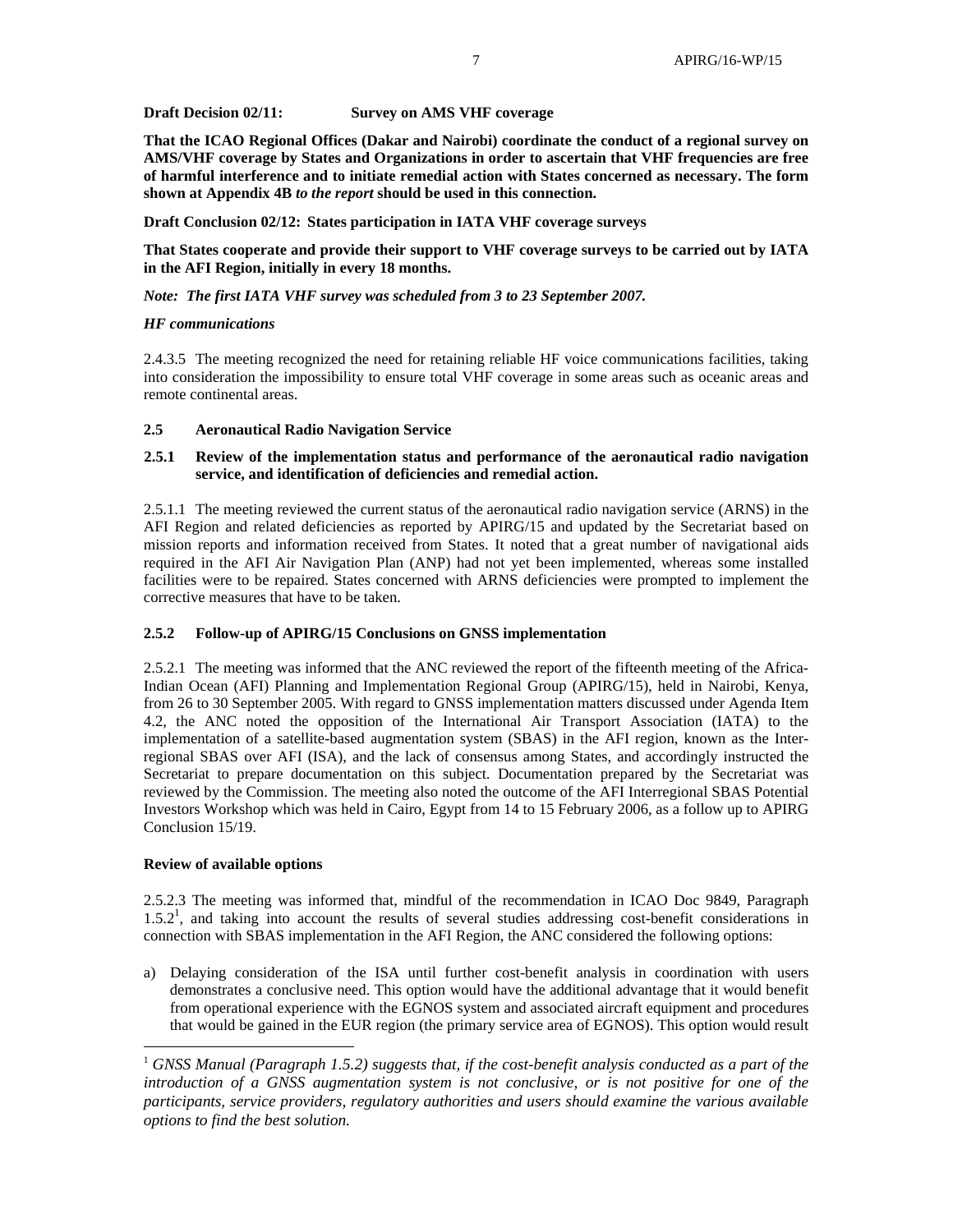in a prolongation of the current Phase I of the AFI GNSS strategy, which allows the use of Basic GNSS (GPS augmented with ABAS) from en-route down to NPA. The prolongation would be consistent with the fact that Phase I has effectively not been completed properly and uniformly throughout the Region.

- b) Introducing the ISA with a reduced infrastructure that would enhance en-route/NPA performance but would not enable APV. This option would enhance the availability of GNSS service compared to the current situation, as the required level of integrity would be available for a greater percentage of time. It would also reduce considerably the ground infrastructure costs, compared to full ISA implementation, as only a small number of monitoring stations would be required, while at the same time it could represent a first step towards full implementation. However, the actual benefits generated by this option would be significantly smaller compared to a full infrastructure, and would still be conditional on the level of aircraft equipage with SBAS receivers, and subject to the related uncertainties;
- c) Proceeding with full-scale introduction of the ISA, consistently with Phase II of the AFI GNSS strategy (2006 – 2011), which envisages availability of SBAS APV everywhere in the region.

2.5.2.4 Technical aspects, institutional arrangements and user consensus issues were also considered by the ANC.

2.5.2.5 With regard to cost-benefit considerations, a number of potential benefits have been identified in the studies; however, such benefits depend in a critical manner on the level of aircraft equipage and procedure development. Only rough estimates are currently available for the cost of the ground infrastructure required, whereas the cost of aircraft equipment has not been addressed in most studies. Therefore, the available information is insufficient to support a conclusive cost-benefit analysis.

2.5.2.6 A number of issues exist that raise the level of uncertainty of the overall cost-benefit assessment. They include the impact of the ionosphere on GNSS performance in low-latitude areas, the complexity of the ground infrastructure and of the institutional arrangements required and the lack of user consensus.

2.5.2.7 Based on the above considerations and in light of its discussion of this topic, the Commission is of the opinion that *Option a)* in Paragraph 2.5.2.3 above should be considered as the recommended approach for the AFI Region.

2.5.2.8 Furthermore the issue of SBAS implementation was seen by the Commission as relevant to the meeting that should be convened prior to the  $36<sup>th</sup>$  Session of the Assembly to discuss a Regional Implementation Plan for the AFI Region, in particular safety-related issues in the region.

2.5.2.9 The CNS Sub-group recognized that en-route use of basic GNSS was not yet approved in a majority of AFI States, and NPA procedures and/or related regulatory texts had not yet been published. Moreover, it noted that the requirement for the recording of GNSS parameters was not met by the States that have approved GNSS-based procedures.

2.5.2.10 After discussions, the meeting formulated the following draft conclusions and decision:

# **Draft Conclusion 02/13: Implementation of GNSS En-Route and Non-Precision Approach**

#### **Operations**

**That AFI States continue their efforts to implement GNSS applications for en-route and nonprecision approach operations as part of Phase 1 of AFI GNSS Strategy. In so doing, particular attention should be accorded to meeting all GNSS implementation requirements, including establishment of GNSS legislation, regulatory framework, and approval and monitoring procedures.**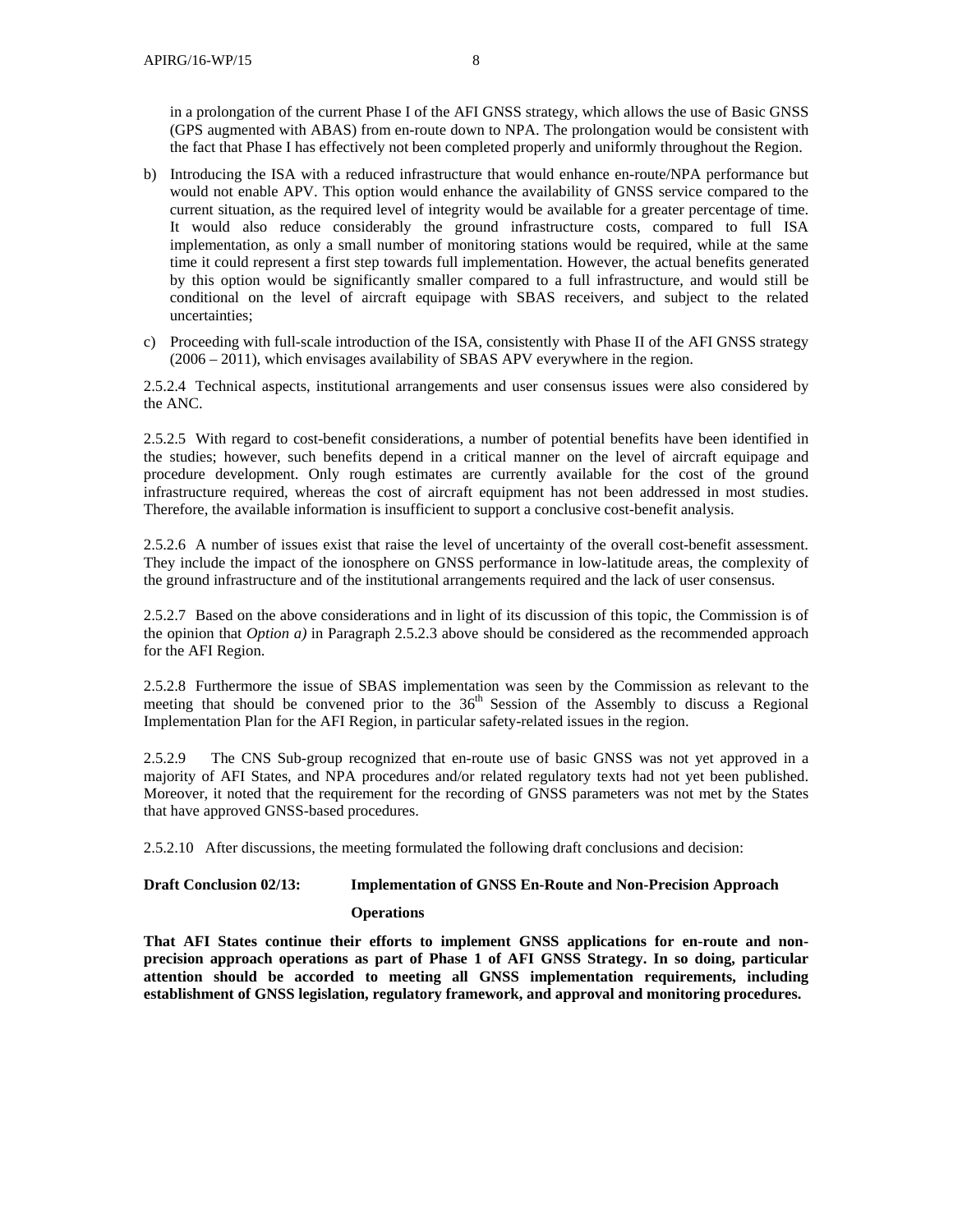# **Draft Conclusion 02/14: Recording of GNSS Parameters**

**That AFI States that approve GNSS-based operations should ensure that GNSS data relevant to those operations are recorded as recommended in ICAO Annex 10, Volume I, Chapter 2, § 2.4.3. Particularly, for GNSS core systems, the following monitored items should be recorded for all satellites in view:** 

- **a) observed satellite carrier-to-noise density (C/N0) ;**
- **b) observed satellite raw pseudo-range code and carrier phase measurements ;**
- **c) broadcast satellite navigation messages, for all satellites in view ; and**
- **d) relevant recording receiver status information.**

# **Draft Conclusion 02/15: AFI GNSS Implementation Strategy**

**That the action taken by the Air Navigation Commission on APIRG Conclusions 15/18, 15/19 and 15/20 be referred to the AFI GNSS Implementation Task Force for updating the AFI GNSS Strategy accordingly.** 

# **NAVISAT Project**

5.3 The CNS Sub-group was presented with a progress report by Egypt on the NAVISAT Project, which provided comprehensive information on the project implementation plan and related activities, including frequency coordination with ITU, attendance to regional/international meetings, establishment of a company called "NAVISAT Middle East and Africa" tasked to carry out a detailed study for the project and to supervise the frequency coordination process and the other activities. The meeting noted that the project was intended to come into operation by 2010. The need to provide assistance to NAVISAT Project studies by providing inputs from AFI States as required was expressed. The meeting formulated the following draft decision:

# **Draft Conclusion 02/16: NAVISAT Project**

### **That:**

- **a) the progress report on NAVISAT Project submitted to CNS/SG/2 be referred to the AFI GNSS Implementation Task Force for consideration in addressing its work programme as required; and**
- **b) while monitoring the work being done by MIDANPIRG on the NAVISAT Project, the APIRG Secretariat coordinate assistance to project studies requiring inputs from the AFI Region, should the need arise.**
- **2. 6 Aeronautical Surveillance**

# **Review of the implementation status and performance of the aeronautical surveillance, and identification of deficiencies and remedial action for their elimination.**

2.6.1 Under this Agenda Item, the CNS Sub-group acknowledged the need to include the status of implementation of the AFI surveillance infrastructure in the review of CNS system performance. It came to the realization that a comprehensive surveillance plan for terminal areas (TMAs) and aerodromes had not been developed for the AFI Region, as was the case for en-route requirements. The Sub-group accordingly formulated the following draft Decisions:

**Draft Decision 02/17: Status of implementation of AFI surveillance plan for en-route ACCs** 

**That, the status of implementation of the AFI surveillance plan for en-route, be included in the review of CNS system performance.**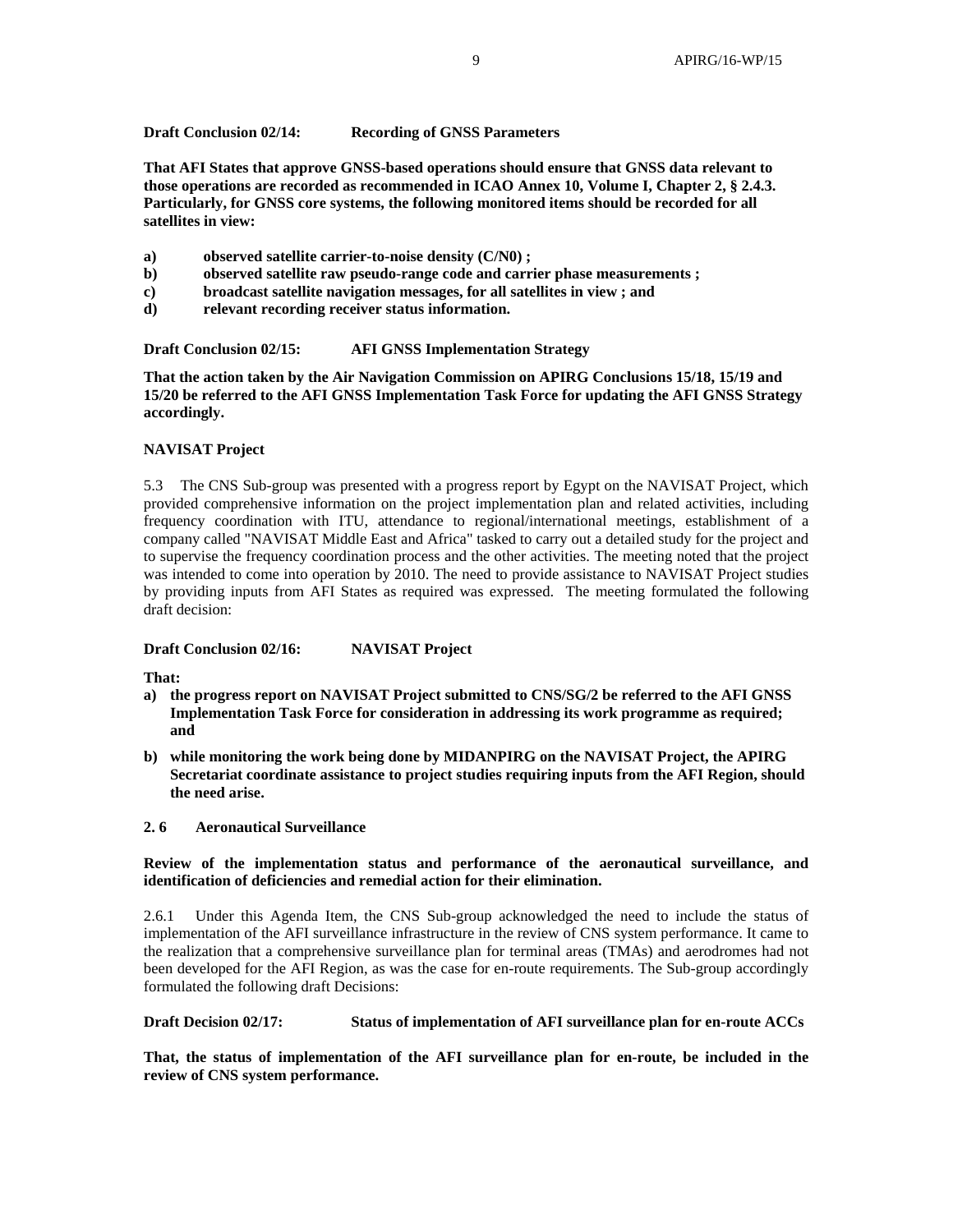# **Draft Decision 02/18: Development of a surveillance plan for TMAs and aerodromes**

**That a comprehensive surveillance plan be developed for TMAs and aerodromes.** 

### **IATA policy on automatic dependent surveillance – broadcast (ADS-B) Out**

2.6.2 The Sub-group took cognizance of IATA draft policy statement<sup>2</sup> on ADS-B Out recommending that, where justified by operational and business cases, ground-based surveillance should migrate towards ADS-B Out and new surveillance implementations should consider ADS-B Out in airports and continental airspaces. IATA particularly indicated its supports to:

- a) the global implementation of Mode S 1090 MHz Extended Squitter (1090 ES) ADS-B Out standard for the provision of radar-like service by ATS providers;
- b) expeditious implementation of ADS-B Out;
- c) the concept that all new systems requiring to interact with aircraft transponders should be interoperable with 1090ES;
- d) ATS ground systems that will recognize and provide safety and efficiency benefits to RTCA DO 260 A transponders and to early equippers of DO-260 transponders.

2.6.3 The meeting therefore agreed to establish a Task Force composed of relevant experts to develop an AFI ADS-B implementation plan, and accordingly formulated the following draft Decision:

### **Draft Decision 02/19: Establishment of an AFI ADS-B Implementation Task Force**

**That an AFI ADS-B Implementation Task Force be established with the following terms of reference:** 

**1) Identify and quantify near term and long term benefits of ADS-B in meeting surveillance requirements in the AFI Region; and** 

**2) Develop a recommended implementation plan including a recommended target date of implementation taking into account availability of SARPs and readiness of airspace users and ATS providers for a coordinated implementation of service and benefits.** 

*Note:* 

 $\overline{\phantom{a}}$ 

*1. The Task Force, while undertaking the task, should take into account of the work being undertaken by relevant ICAO Panels with a view to avoid any duplication. 2. The Task Force should complete its work and present the result to the next meetings of APIRG and its ATS/AIS/SAR and CNS Sub-groups.* 

*3. In assessing the readiness of airspace users, take into account business aviation usage.* 

### **Use of the X bit by unmanned aerial vehicles (UAVs) and interrogator codes (ICs) by mobile interrogators**

2.6.4 The meeting held discussions on two surveillance-related issues reported to the Aeronautical Communications Panel (ACP), concerning the X pulse in Mode A reply of SSR transponders and the use of IC code by mobile Mode S interrogators (e.g. those installed on certain military ships or aircraft). **Appendix 6A** *to the report* contains detailed information on these two safety-related problems to be addressed by States and their military authorities. The meeting requested the ICAO Regional Offices to make these known to States and through them to their military authorities; and ask States (and their military authorities through them) to provide ICAO with further comments/input relating to means of identifying UAVs and operation of Mode S interrogators on mobile platforms.

 $2$  IATA policy statement on ADS-B Out to be made available to airlines, States, ICAO and other aviation partners, was expected to be approved by June 2007.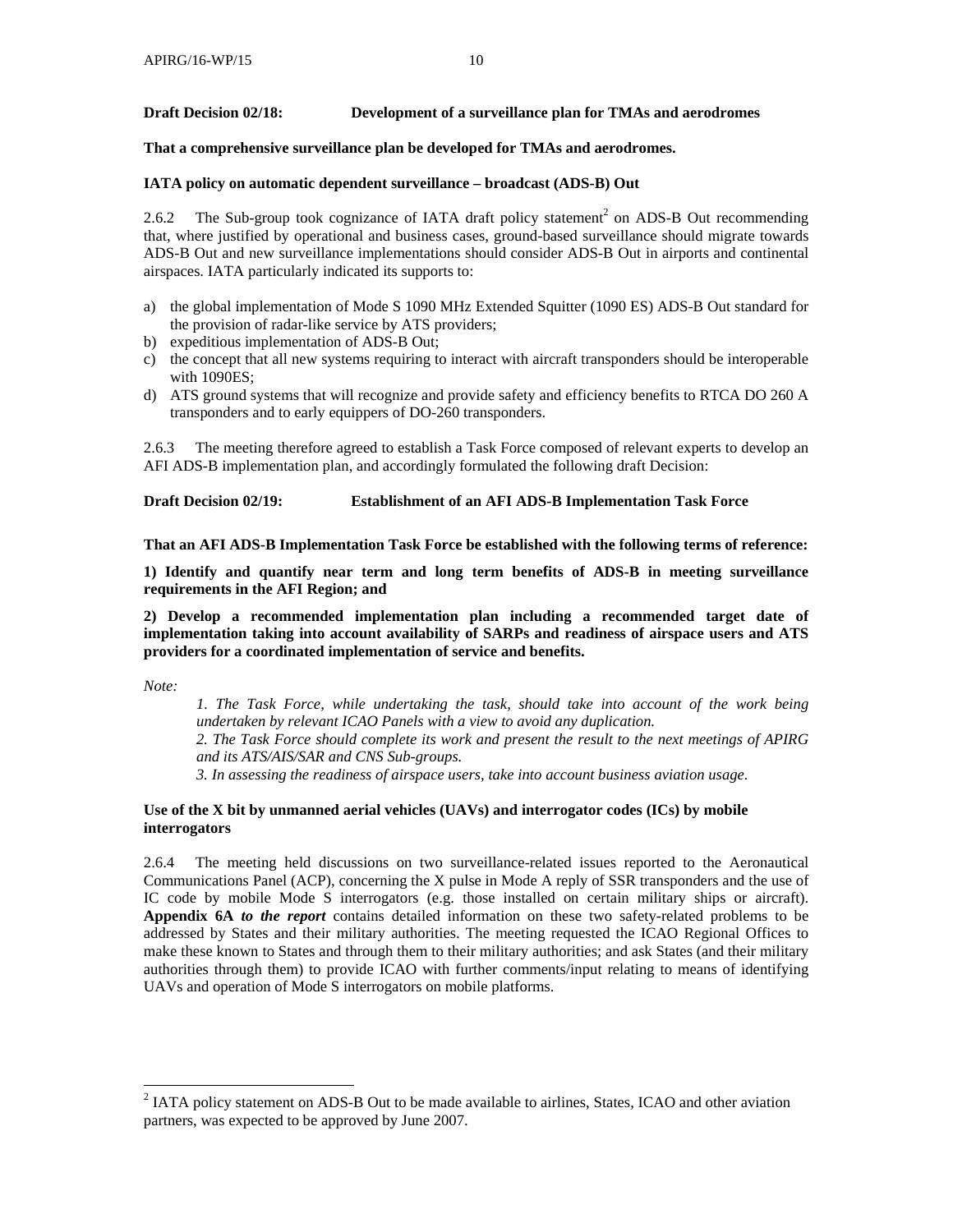# **2.7 Review of Communications, Navigation and Surveillance Systems Implementation Strategies**

2.7.1 Under this Agenda item, mindful of its deliberations under Agenda items 4, 5 and 6, the Sub-group reiterated the need for a step-by-step approach in implementing CNS/ATM system elements, by giving priority to solving the deficiencies affecting the current CNS systems. The meeting recalled that many States had not submitted their replies to State letters calling for updates to the list of deficiencies established by APIRG/15, and therefore requested the Secretariat to ensure that proper coordination is carried out with all AFI States and relevant organizations prior to editing an updated list to be reviewed by the next meeting of APIRG. The following draft Conclusion and Decision were formulated:

### **Draft Conclusion 02/20: Elimination of CNS Deficiencies**

**That States be reminded of the step-by-step approach to be adopted when implementing CNS/ATM system elements, by giving priority to solving the deficiencies affecting the current CNS systems in accordance with APIRG Conclusion 15/99.** 

**Draft Decision 02/21: Updating of the List of CNS Deficiencies** 

**That the Secretariat coordinate with States and Organizations concerned the updating of the list of CNS deficiencies in the AFI Region to be submitted to APIRG/16 Meeting.** 

2.7.2 The CNS Sub-group reviewed the implementation strategies adopted by the AFI Region for CNS systems as defined in Doc 003 – AFI CNS/ATM Implementation Plan. **Appendix 7A to** *the report* contains the general principles, objectives and planning targets of the AFI CNS/ATM system implementation strategy.

2.7.3 The Sub-group acknowledged the need for APIRG to update the CNS implementation strategies as contained in the AFI CNS/ATM Implementation Plan (Doc 003) taking due account of the revised ICAO Global Air Navigation Plan (9750) and AFI ATM operational objectives; and to harmonize the target dates of implementation of AFI operational system (e.g. RVSM, RNAV/RNP, ADS-C/CPDLC, ADS-B operations). In this connection, the Sub-group recognized the difficulties encountered in maintaining a consistent CNS/ATM Implementation Plan for the AFI region following the dismantlement in 2003 of the APIRG CNS/ATM Sub-group and Implementation Coordination Groups (ICGs). The following draft Conclusion and Decision were formulated:

**Draft Conclusion 02/22: Amendments to AFI CNS Systems Implementation Strategies** 

**That the CNS implementation strategies developed in the AFI CNS/ATM Implementation Plan (Doc 003) be updated taking due account of the revised ICAO Global Air Navigation Plan (9750) and AFI ATM operational objectives.** 

**Draft Decision 02/23: Harmonization of target dates of implementation of AFI operational systems** 

**That:** 

- **a) the CNS Sub-group Secretariat should harmonize target dates with ATM/SG Secretariat regarding operational system implementation in the AFI programme; and**
- **b) reference CNS and ATM implementation documents reflecting disparity in dates should be amended accordingly.**

2.7.4 The CNS Sub-group called upon AFI air navigation service providers (ANSPs) to adopt a collective approach and speak in a single voice on issues of common interest related to the implementation of CNS elements of the CNS/ATM systems (such as service level agreements with ATN service providers, system availability, etc.), in order to facilitate the implementation of a coordinated and effective CNS infrastructure. The following draft Conclusion was formulated accordingly: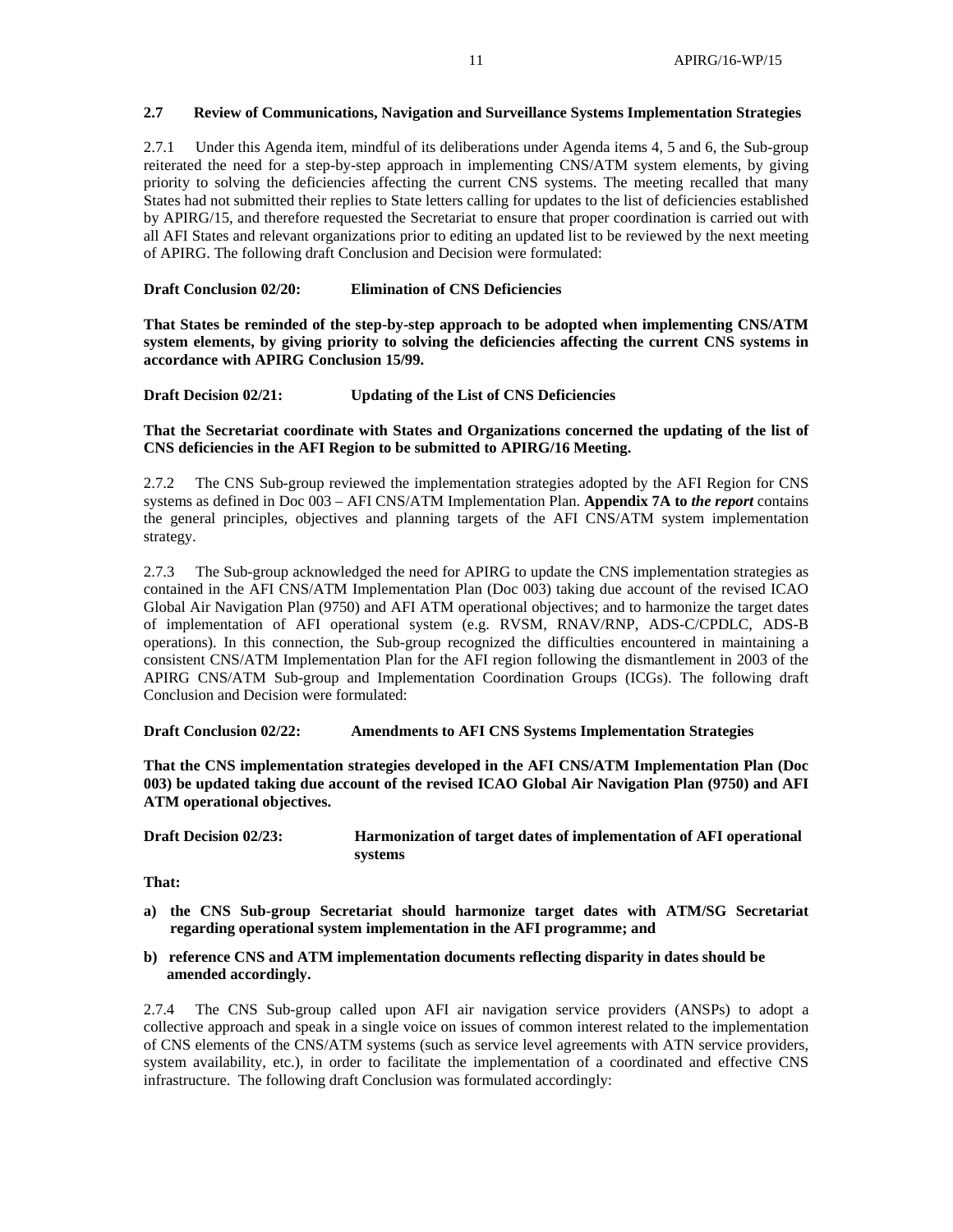# **Draft Conclusion 02/24: Need for Collective Approach to CNS/ATM system elements**

**That air navigation service providers (ANSPs) be encouraged to adopt a collective approach and speak in a single voice on issues of common interest related to the implementation of CNS elements of the CNS/ATM systems (such as service level agreements with ATN service providers, system availability, etc.).** 

# **2.8 Review of ICAO position and preparations for the ITU-WRC-2007**

2.8.1 The Meeting was informed that ICAO studies had been completed and reviewed at a combined meeting of ACP Working Group F and the Spectrum Sub-group of the NSP in December 2006, and that this combined meeting had agreed that amendments to the ICAO position were necessary particularly on *WRC-07 Agenda items 1.5, 1.6, 1.20 and 7.2*. Accordingly, the Meeting was provided in anticipation with updates to the ICAO position as submitted to ICAO Council<sup>3</sup>, in view of the preparatory work and coordination activities in progress throughout the Region.

2.8.2 After noting that APIRG Conclusion 15/26 was still valid, the Meeting reminded States of the need to provide the ICAO Regional Offices with the names and addresses (telephone, fax, electronic mail address) of their designated focal points of contact for ITU matters. The following draft Decision was formulated:

# **Draft Conclusion 02/25: ICAO Position and preparations for ITU WRCs**

**That :** 

 $\overline{\phantom{a}}$ 

**a) a Working Group composed of ITU WRC focal points of contact designated by AFI States and Organizations be established under the coordination of the Secretariat in order to implement APIRG Conclusion 15/26 in an efficient manner ;** 

**b) States and Organizations which have not yet done so be reminded to provide the Secretariat with the names, official designation and contact details (telephone, fax and email addresses) of their designated focal points for ITU matters; and** 

# **c) the Secretariat monitor and keep States and Organizations abreast of ITU WRC and ATU preparatory activities for the timely planning and coordination of their participation.**

2.8.3 The Meeting was apprised on an ASECNA WRC-2007 Preparatory Workshop held in Dakar in February 2007, in cooperation with France, to contracting States. It also noted that the African Telecommunication Union (ATU) had planned to organize an African Preparatory Meeting in Abuja, Nigeria, 25-29 June 2007, to which States were encouraged to actively participate<sup>4</sup>.

# **2.9 Work programme and composition of the CNS Sub-group**

2.9.1 Under this Agenda Item, the meeting reviewed and updated the terms of reference, work programme and composition of the CNS Sub-group, based on the discussions held under its Agenda items. The following draft Decision was formulated:

**Draft Decision 02/26: Terms of reference, work programme and composition of the CNS Sub-group** 

**That, the terms of reference, work programme and composition of the CNS Sub-group be as defined in Appendix A to** *this paper***.** 

 $3$  The Council approved the updated ICAO position on 28 May 2007. State Letter xxx refers.

<sup>&</sup>lt;sup>4</sup> Accordingly, invitation letters were sent to AFI States CAAs by the relevant ICAO Regional Offices.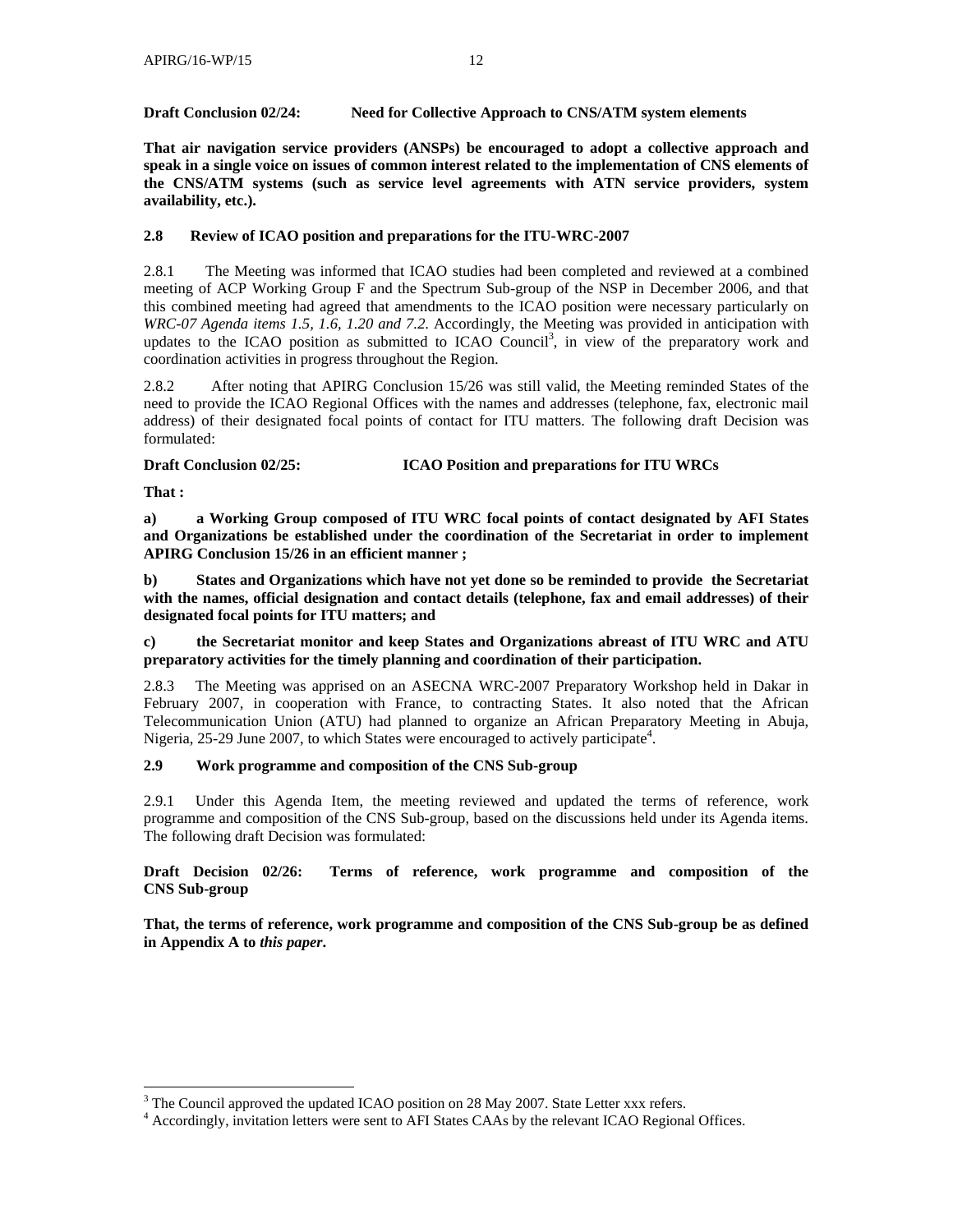# **2.10 Any other business**

#### **Development of regional performance objectives in the CNS field**

2.10.1 Under this agenda item, the meeting discussed the development of regional performance objectives in implementing the Global Plan Initiatives (GPIs) as described in ICAO Doc 9750, the second amendment of which was prepared in 2006, in light of the Eleventh Air Navigation Conference (AN-Conf/11) in 2003 and the sixth meeting of the Air Navigation Commission Consultation with Industry in May 2004. The second amendment of the Global Air Navigation Plan notably addressed issues such as the work associated with achieving a global ATM system; the Global Plan Initiatives (GPIs); the performance-based approach to measuring success with implementation; and the process of carrying out regional integration and transition.

2.10.2 The meeting noted that ALLPIRG/5 (Montreal, 23 - 24 March 2006), particularly discussed the efforts needed in maintaining consistent global harmonization through harmonized regional implementation of GPIs, and recognized that the evolution continues from a systems-based to a performance-based approach to planning and implementation of the air navigation infrastructure. ALLPIRG/5 Conclusion 5/2 recommended that the regional planning groups review as part of their regular agenda, the progress achieved and challenges identified in the implementation of selected GPIs *that most closely align with the well established implementation plans of their respective regions, and would be most effective in achieving the objectives of the region while ensuring continuation of the work already accomplished, while taking into account the initiatives across regions, to align work programmes and to develop national and regional plans that facilitate achieving a Global ATM system.*

2.10.3 The Sub-group agreed to include the development and validation of regional performance objectives and associated monitoring tools and parameters in addressing the Global Plan Initiatives of relevance to CNS implementation plans in its future work programme to be submitted to APIRG/16.

2.10.4 In this connection, the meeting considered a scheme proposed by the Secretariat to address the development of regional performance objectives (RPOs) pertaining to communications, navigation and surveillance (CNS) systems, and identified the need for a clear statement of RPOs, together with a set of agreed regional performance indicators (RPIs) consistent as much as possible with the key performance indicators being developed by ATMPRP. RPOs may refer to the provisions contained in ICAO Annexes, Documents, AFI Air Navigation Plan, AFI RAN reports or APIRG reports. There was also need to determine ways of assessing and monitoring system performance and reporting procedures. The initial draft regional performance objectives pertaining to communications, navigation and surveillance (CNS) systems prepared by the CNS Sub-group, are shown at **Appendix B to this paper.**

#### **3. Action by APIRG**

- 3.1 The meeting is invited to:
	- a) Note the report of the CNS/SG/2 Meeting;
	- b) Note that follow action has already been initiated by the Secretariat in respect of Draft Conclusions 02/02, 02/03, 02/04, 02/05, 02/06, 02/07, 02/08, 02/09, 02/11 and 02/12; and
	- c) Review and endorse Draft Conclusions 02/01, 02/10, 02/13, 02/14, 02/20, 02/22, 02/24 and Draft Decisions 02/15, 02/16, 02/17, 02/18, 02/19, 02/21, 02/23, 02/25, and 02/26.

----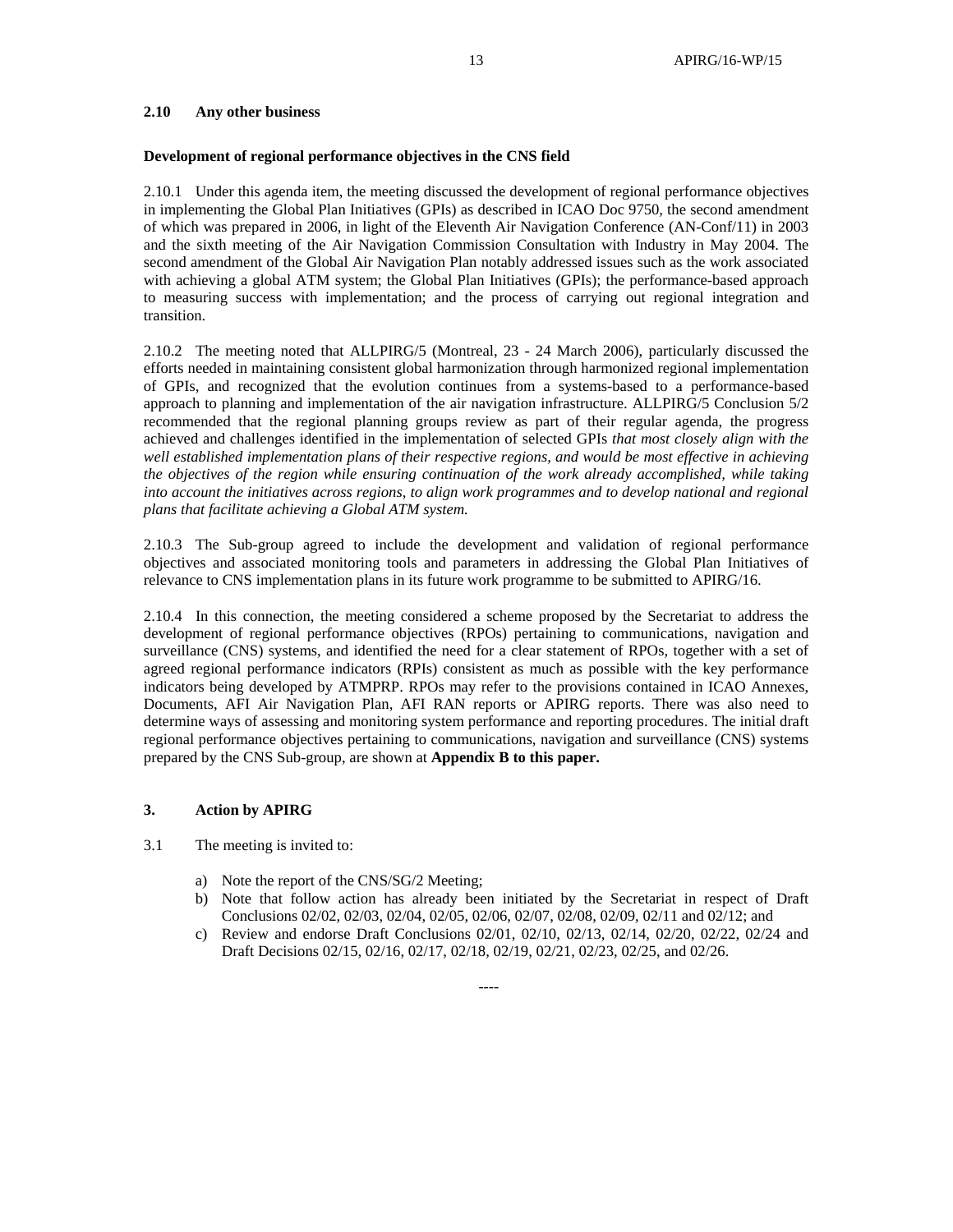# **Appendix A**

### **TERMS OF REFERENCE, WORK PROGRAMME AND COMPOSITION OF THE COMMUNICATIONS, NAVIGATION AND SURVEILLANCE SUB-GROUP (CNS/SG)**

### **1. TERMS OF REFERENCE**

- a) Ensure the continuing and coherent development of the AFI Regional Air Navigation Plan in the fields of aeronautical communications, navigation and surveillance (CNS), including the development of CNS elements of the AFI CNS/ATM Implementation Plan in the light of new developments, in harmony with the ICAO Global Air Navigation Plan (Doc 9750) and the plans for adjacent regions;
- b) Identify, review and monitor deficiencies that impede or affect the provision of efficient aeronautical telecommunications and recommend appropriate corrective action;
- c) Prepare, as necessary, CNS/ATM cost/benefit analyses for the implementation options of C, N an S elements; and
- d) Study, as necessary, institutional arrangements for the implementation of C, N and S systems in the AFI Region.

| <b>Item</b>       | Global<br>Plan       | <b>Task description</b>                                                                                                                                                                |              | <b>Target</b><br>date |  |
|-------------------|----------------------|----------------------------------------------------------------------------------------------------------------------------------------------------------------------------------------|--------------|-----------------------|--|
|                   | <b>Initiatives</b>   |                                                                                                                                                                                        |              |                       |  |
|                   |                      | <b>Communications</b>                                                                                                                                                                  |              |                       |  |
| 1.                | <b>GPI-22</b>        | Follow up and monitor the implementation of VHF coverage<br>in the AFI region in accordance with AFI/7 Rec. 5/12.                                                                      | A            | APIRG/17              |  |
| 2.                | $GPI-22$             | Update the AFI AFTN routing directory                                                                                                                                                  | $\mathsf{A}$ | APIRG/17              |  |
| 3.                | $GPI-22$             | coordination with the ATS/AIS/SAR Sub-group,<br>In<br>participate in the development of a communication<br>infrastructure to support an AFI Central AIS Database (AFI<br>CAD)          | A            | APIRG/17              |  |
| $\overline{4}$ .  | $GPI-17$<br>$GPI-22$ | Follow-up the implementation of suitable communication<br>bit-oriented protocols to improve AFTN performance and to<br>facilitate the introduction of ATN applications.                | $\mathsf{A}$ | APIRG/17              |  |
| 5.                | $GPI-17$             | Monitor the development, and coordinate the implementation<br>of guidance material for service level agreements between air<br>navigations service providers and ATN service providers | $\mathsf{A}$ | APIRG/17              |  |
| 6.                | $GPI-17$             | Review and update, if needed, the ICAO Register of AMHS<br>managing domains and addressing information pertaining to<br>AFI.                                                           | $\mathsf{A}$ | Continuing            |  |
| <b>Navigation</b> |                      |                                                                                                                                                                                        |              |                       |  |
| 7.                | GPI-21               | Analyze and review the Report of the AFI GNSS<br><b>Implementation Task Force.</b>                                                                                                     | $\mathsf{A}$ | APIRG/17              |  |
| 8.                | $GPI-21$             | Follow up and monitor the implementation of Phase 1 of the<br>AFI GNSS Strategy.                                                                                                       | A            | APIRG/17              |  |
|                   | <b>Surveillance</b>  |                                                                                                                                                                                        |              |                       |  |
| 9.                | $GPI - 9$            | Analyze and review CNS aspects of the report of the ADS-B<br><b>Implementation Task Force.</b>                                                                                         | A            | APIRG/17              |  |

### **2. WORK PROGRAMME**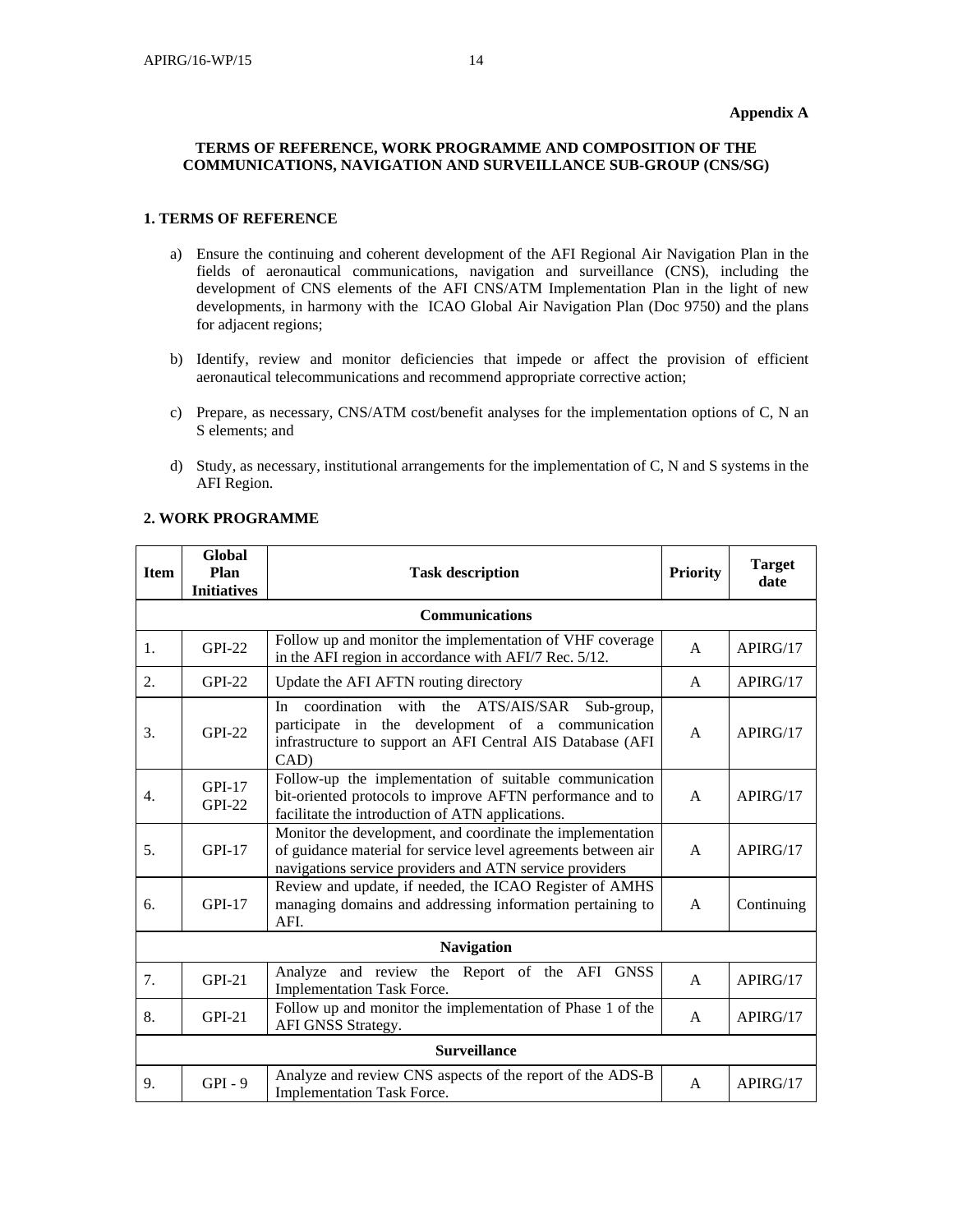| <b>Item</b>                  | Global<br>Plan<br><b>Initiatives</b>               | <b>Task description</b>                                                                                                                                                                                                                                                                                                        | <b>Priority</b> | <b>Target</b><br>date |
|------------------------------|----------------------------------------------------|--------------------------------------------------------------------------------------------------------------------------------------------------------------------------------------------------------------------------------------------------------------------------------------------------------------------------------|-----------------|-----------------------|
| 10.                          | $GPI - 9$                                          | In coordination with the ATS/AIS/SAR Sub-group, continue<br>the development of the AFI Aeronautical Surveillance Plan.                                                                                                                                                                                                         | A               | APIRG/17              |
|                              |                                                    | <b>Communications, Navigation and Surveillance - General matters</b>                                                                                                                                                                                                                                                           |                 |                       |
| 11.                          | $GPI - 9$<br>GPI-17<br>GPI-21<br><b>GPI-22</b>     | Analyze, review and monitor the implementation and<br>operation of aeronautical communications, navigation and<br>surveillance (CNS) systems, identify CNS deficiencies and<br>propose measures for their elimination, as required.                                                                                            | A               | Continuing            |
| 12.                          | $GPI - 9$<br>$GPI-17$<br>$GPI-21$<br><b>GPI-22</b> | Give further consideration, as necessary, to the concept of<br>multinational ICAO AFI air navigation facility/service<br>addressed in the AFI/7 Report under Agenda Item 14 (AFI/7,<br>Conclusion 10/6c).                                                                                                                      | $\mathsf{C}$    | Continuing            |
| 13.                          | $GPI - 9$<br>GPI-17<br>$GPI-21$<br><b>GPI-22</b>   | In co-ordination with the ATS/AIS/SAR Sub-group, continue<br>the evolutionary and harmonized development of the AFI<br>CNS/ATM Systems Implementation Plan (AFI/7 Concl.<br>$13/1$ ).                                                                                                                                          | A               | Continuing            |
| 14.                          | $GPI - 9$<br>$GPI-17$<br>GPI-21<br><b>GPI-22</b>   | In co-ordination with the ATS/AIS/SAR Sub-group, develop,<br>as necessary, comprehensive business cases for competing<br>CNS/ATM elements implementation options for the routing<br>areas.                                                                                                                                     | B               | Continuing            |
| 15.                          | $GPI - 9$<br>GPI-17<br>$GPI-21$<br><b>GPI-22</b>   | Review work being done by MIDANPIRG on the Egyptian<br>initiative for a multi-mission satellite based system dedicated<br>to CNS/ATM services and provide advice thereon.                                                                                                                                                      | B               | APIRG/17              |
| 16.                          | $GPI - 9$<br>GPI-17<br>$GPI-21$<br><b>GPI-22</b>   | Co-ordinate plans developed by States, international<br>organizations, airlines and industry for the implementation of<br>the regional CNS/ATM systems implementation plan; and<br>monitor CNS/ATM systems research and development, trials<br>and demonstrations within the AFI Region and information<br>from other regions. | B               | Continuing            |
| 17.                          | $GPI - 9$<br>GPI-17<br>$GPI-21$<br><b>GPI-22</b>   | Maintain current the database on CNS elements of<br>CNS/ATM planning and implementation in the AFI Region.                                                                                                                                                                                                                     | B               | Continuing            |
| 18.                          | $GPI - 9$<br>GPI-17<br>GPI-21<br><b>GPI-22</b>     | Coordinate the implementation of ICAO Global Plan<br>Initiatives pertaining to CNS and develop associated regional<br>performance objectives.                                                                                                                                                                                  | A               | Continuous            |
| <b>Aeronautical Spectrum</b> |                                                    |                                                                                                                                                                                                                                                                                                                                |                 |                       |
| 19.                          | $GPI-23$                                           | Coordinate regional activities aimed at promoting ICAO<br>position for ITU-WRC meetings, and improving aeronautical<br>spectrum management and control in the Region.                                                                                                                                                          | A               | Continuing            |

# **Priority:**

A: High priority tasks on which work should be speeded up;

B: Medium priority tasks, on which work should be undertaken as soon as possible, but without detriment to priority A tasks; and

C: Lesser priority tasks, on which work should be undertaken as time and resources permit, but without detriment to priority A and B tasks.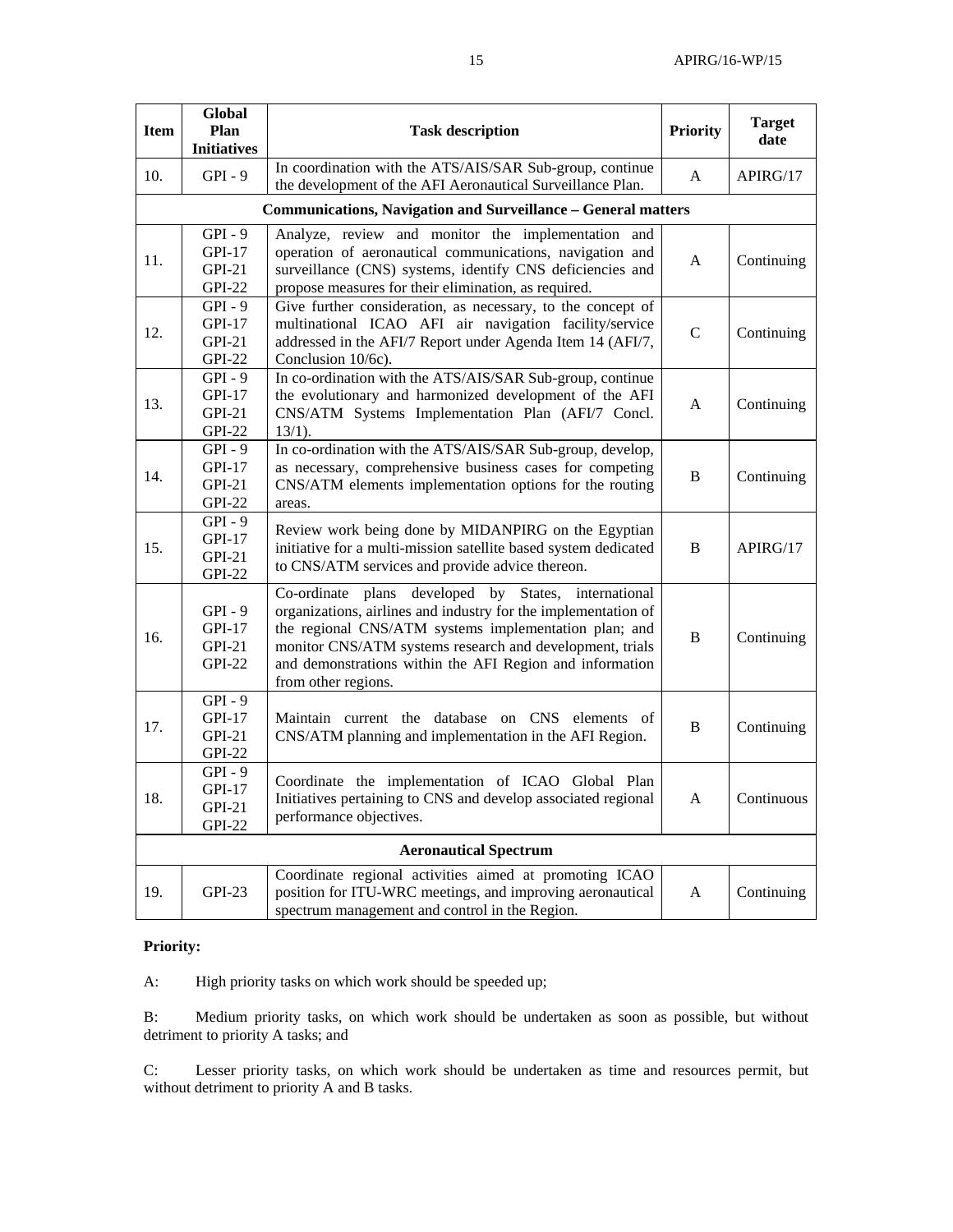# **3. COMPOSITION:**

Algeria, Angola, Cameroon, Congo, Côte d'Ivoire, D.R. of Congo, Egypt, Eritrea, Ethiopia, Gambia, Ghana, Guinea, Kenya, Malawi, Mauritius, Morocco, Niger, Nigeria, Senegal, South Africa, Spain, Sudan, Tanzania, Tunisia, Zambia, ACAC, ASECNA, IATA, and IFALPA.

--------------------